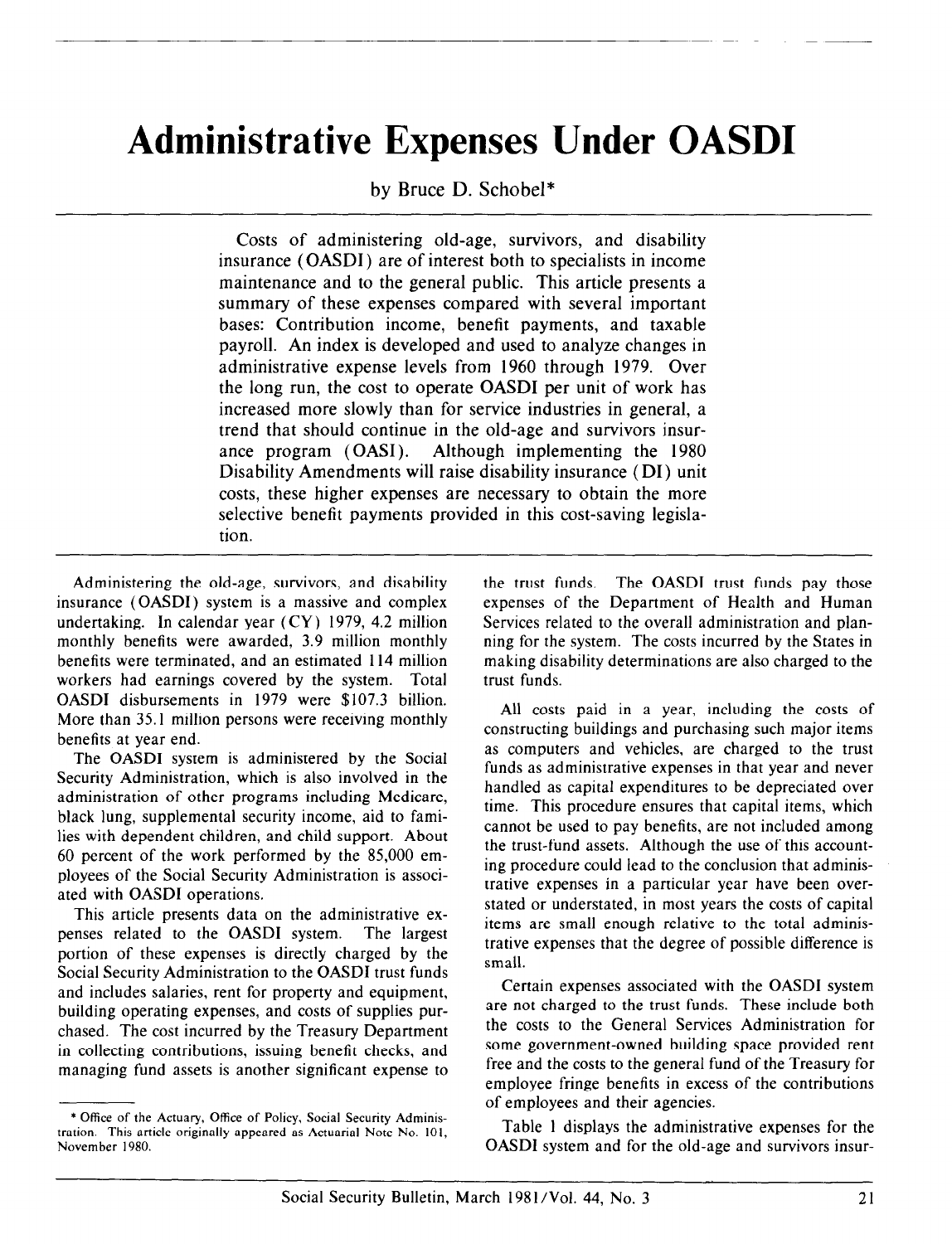Table 1.-OASDI administrative expenses on cash and incurred bases, 1957-79

| Calendar |              | Cash basis  |     |              | <b>Incurred basis</b> |      |
|----------|--------------|-------------|-----|--------------|-----------------------|------|
| year     | <b>OASDI</b> | <b>OASI</b> | ĎĪ  | <b>OASDI</b> | OASI                  | וס   |
| $1957$   | \$165        | \$162       | \$3 | \$165        | \$144                 | \$21 |
| $1958$   | 207          | 194         | 12  | 207          | 181                   | 26   |
| $1959$   | 234          | 184         | 50  | 234          | 200                   | 34   |
| 1960     | 240          | 203         | 36  | 240          | 191                   | 48   |
| 1961     | 303          | 239         | 64  | 303          | 236                   | 67   |
| 1962     | 322          | 256         | 66  | 322          | 255                   | 67   |
| 1963     | 348          | 281         | 68  | 348          | 275                   | 73   |
| 1964     | 375          | 296         | 79  | 375          | 291                   | 84   |
| $1965$   | 418          | 328         | 90  | 418          | 308                   | 88   |
|          | 393          | 256         | 137 | 429          | 337                   | 92   |
| 1967     | 517          | 408         | 109 | 501          | 393                   | 109  |
| 1968     | 603          | 476         | 127 | 592          | 457                   | 135  |
| $1969$   | 612          | 474         | 138 | 608          | 467                   | 141  |
| $1970$   | 635          | 471         | 164 | 630          | 468                   | 162  |
| 1971     | 719          | 514         | 205 | 732          | 523                   | 208  |
| 1972     | 907          | 674         | 233 | 880          | 674                   | 206  |
| $1973$   | 837          | 647         | 190 | 869          | 650                   | 219  |
| $1974$   | 1.082        | 865         | 217 | 1.064        | 858                   | 206  |
| 1975     | 1.152        | 896         | 256 | 1.175        | 903                   | 272  |
| $1976$   | 1,244        | 959         | 285 | 1,262        | 967                   | 296  |
| 1977     | 1.379        | 981         | 399 | 1.331        | 985                   | 346  |
| 1978     | 1.440        | 1,115       | 325 | 1,448        | 1.089                 | 359  |
| $19791$  | 1.483        | 1,113       | 371 | 1,509        | 1.132                 | 377  |

[In millions]

<sup>1</sup> Preliminary data.

ance (OASI) and disability insurance (DI) programs separately on both a cash and incurred basis for CY 1957 through 1979. The cash expenses each year consist of charges actually made in the year plus any retroactive adjustments to reflect final allocation of the expenses of previous years. Since 1967 these adjustments have been relatively small because expenses have been allocated among the funds (including the two Medicare trust funds and the general fund of the Treasury) on an estimated basis throughout each year. Before any meaningful analysis is attempted, however. the cash expenses should be adjusted to an incurred basis.

Administrative expenses, in dollar amount, have been increasing fairly steadily since the inception of the OASDI system because of program growth and inflation. These trends have been partially offset by the increasing efficiency of program operations, evidenced in decreasing unit costs for many procedures. To compare the expenses from one year to another, the expenses are related to three bases: Contribution income, benefit payments, and taxable payroll. In addition, a composite expense index that allows further comparison is presented.

Some analysts believe that the best basis for assessing the propriety of the level of administrative expenses is obtained by relating them to contribution income. The use of this indicator, however, has the disadvantage that contribution income is directly related to the tax rates,

although administrative expenses are not. Therefore, the ratio of administrative expenses to contribution income is subject to discontinuities caused by changes in the tax rates. Changes in the maximum taxable earnings base have similar but less significant effects.

Because a large proportion of the expenses incurred in the OASDI system is related to the payment of benefits, some analysts consider the ratio of administrative expenses to benefit payments a good indicator of the relative level of expenses. Such a ratio permits direct comparison with the expense ratios of other programs in both the public and private sectors for which expenses are often stated as a percentage of benefits. General benefit increases raise benefits immediately, however, while administrative expenses are only slightly affected. Therefore, the ratio of administrative expenses to benefit payments decreases. In addition, during years when the number of new awards is high relative to the number of beneficiaries on the rolls, this ratio is also high because of the greater cost involved in processing new applications relative to the cost of paying benefits and keeping records for current beneficiaries. As the programs mature, the ratio of administrative expenses to benefit payments should stabilize.

Another useful indicator is the ratio of administrative expenses to taxable payroll. Although the taxable payroll is affected by changes in the wage base, increases in the base (either through Congressional action or through the automatic adjustment mechanism in the Social Security Act) have tended to keep pace with increases in total wages. In addition, since contribution income and benefit payments are often expressed as a percentage of taxable payroll and many analysts are familiar with such data, this indicator permits easy comparison of contributions and benefits with administrative expenses. The use of this indicator does present at least one disadvantage, however, because taxable payroll does not change when the OASDI system increases in size or complexity, while administrative expenses may increase substantially. Thus, the ratio of administrative expenses to taxable payroll will increase under those circumstances.

## **OASI Program**

The incurred administrative expenses of the OASI trust fund for CY 1940, the first year of benefit payments, through CY 1979 are displayed in table 2 in dollar amounts and as a percentage of the three bases described above. The OASI administrative expenses have increased nearly every year in dollar amount. Many factors have contributed to this increase, including legislative changes that increased both the numbers of workers eligible for benefits and the complexity of the entitlement procedures, program matura-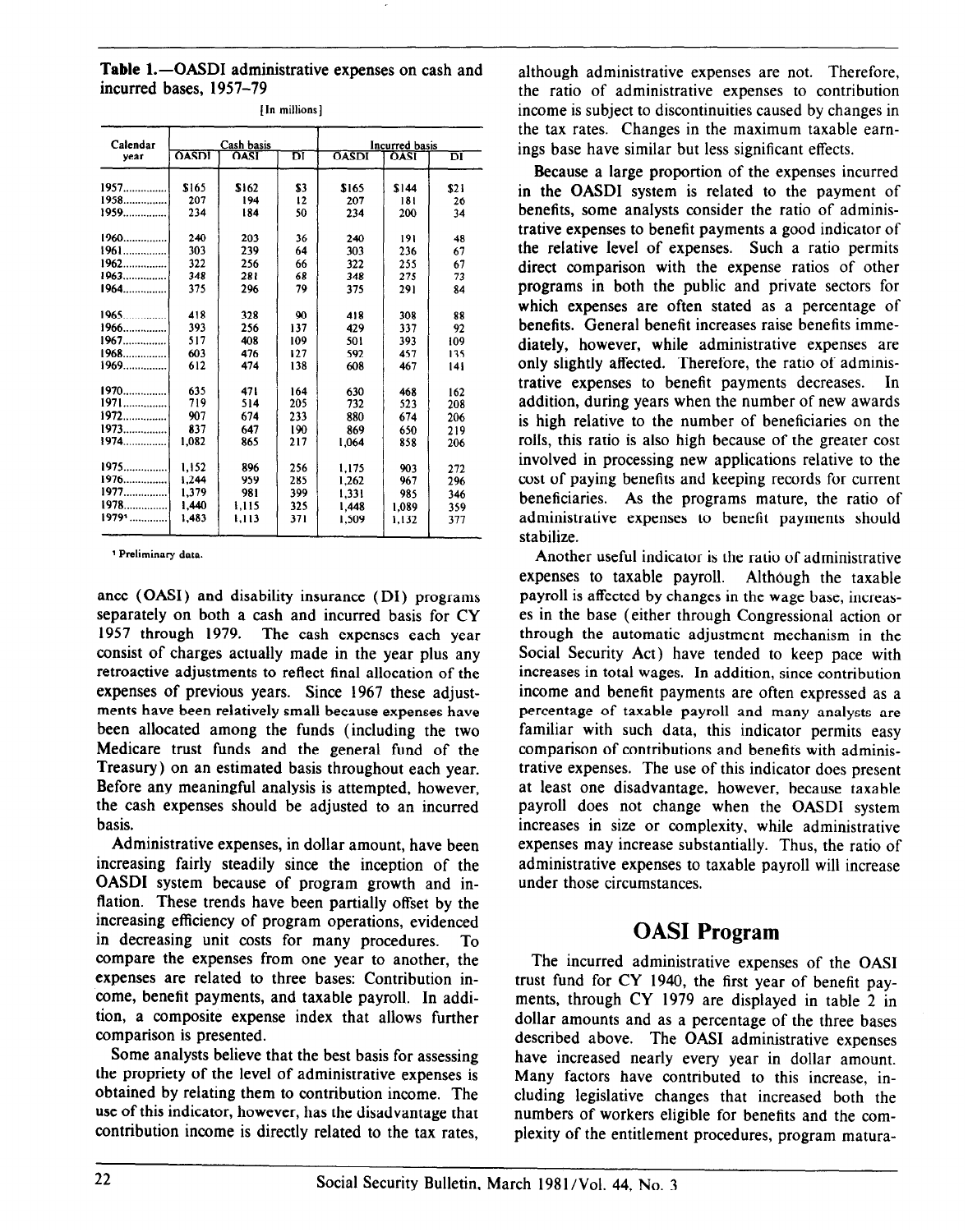|  | Table 2.-OASI administrative expenses, 1940-79 |  |  |
|--|------------------------------------------------|--|--|
|--|------------------------------------------------|--|--|

|                  |                                       |                             | As a percent of $-$ |                    |
|------------------|---------------------------------------|-----------------------------|---------------------|--------------------|
| Calendar<br>year | Incurred<br>expenses (in<br>millions) | Contri-<br>bution<br>income | Benefit<br>payments | Taxable<br>payroll |
|                  | \$26                                  | 8.0                         | 74.3                | 0.08               |
|                  | 26                                    | 3.3                         | 29.5                | .06                |
|                  | 28                                    | 2.8                         | 21.4                | .05                |
|                  | 29                                    | 2.3                         | 17.5                | .05                |
|                  | 29                                    | 2.2                         | 13.9                | .05                |
|                  | 30                                    | 2.3                         | 10.9                | .05                |
|                  | 40                                    | 3.1                         | 10.6                | .06                |
|                  | 46                                    | 3.0                         | 9.9                 | .06                |
|                  | 51                                    | 3.0                         | 9.2                 | .06                |
|                  | 54                                    | 3.2                         | 8.1                 | .07                |
|                  | 61                                    | 2.3                         | 6.3                 | .07                |
|                  | 81                                    | 2.4                         | 4.3                 | .07                |
|                  | 88                                    | 2.3                         | 4.0                 | .07                |
|                  | 88                                    | 2.2                         | 2.9                 | .06                |
| 1954             | 92                                    | 1.8                         | 2.5                 | .07                |
| <u>1955</u>      | 119                                   | 2.1                         | 2.4                 | .08                |
| 1956             | 132                                   | 2.1                         | 2.3                 | .08                |
|                  | 144                                   | 2.1                         | 2.0                 | .08                |
|                  | 181                                   | 2.4                         | 2.2                 | .10                |
| 1959             | 200                                   | 2.5                         | 2.0                 | .10                |
|                  | 191                                   | 1.8                         | 1.8                 | .10                |
| 1961             | 236                                   | 2.1                         | 2.0                 | .12                |
|                  | 255                                   | 2.1                         | 1.9                 | .12                |
|                  | 275                                   | 1.9                         | 1.9                 | .13                |
|                  | 291                                   | 1.9                         | 2.0                 | .13                |
| $1965$           | 308                                   | 1.9                         | 1.8                 | .13                |
| 1966             | 337                                   | 1.6                         | 1.8                 | .11                |
|                  | 393                                   | 1.7                         | 2.0                 | .12                |
| 1968             | 457                                   | 1.9                         | 2.0                 | .12                |
|                  | 467                                   | 1.7                         | 1.9                 | .12                |
|                  | 468                                   | 1.5                         | 1.6                 | .12                |
| 1971             | 523                                   | 1.6                         | 1.6                 | .13                |
|                  | 674                                   | 1.8                         | 1.8                 | .14                |
|                  | 650                                   | 1.4                         | 1.4                 | .12                |
| 1974             | 858                                   | 1.6                         | 1.7                 | .14                |
|                  | 903                                   | 1.6                         | 1.5                 | . 14               |
|                  | 967                                   | 1.5                         | 1.5                 | .13                |
| 1977             | 985                                   | 1.4                         | 1.3                 | .12                |
| $1978$           | 1.089                                 | 1.4                         | 1.4                 | . 12               |
| 19791            | 1,132                                 | 1.3                         | 1.3                 | .11                |

1 Preliminary data.

tion that caused growth in the numbers of beneficiaries, pay increases for Federal employees, and inflation in general. Increases in productivity resulting primarily from the widespread use of electronic data processing equipment have reduced the rate of increase in administrative costs, particularly in the late 1970's, but the absolute dollar amount of expenses has continued to rise.

As a percentage of either contribution income or benefit payments, administrative expenses have generally decreased since the start of the OASI program for several reasons. Legislated increases in the tax rate, the maximum taxable earnings base, and the level of benefits have increased the OASI contribution income and benefit outgo at a faster rate than administrative

expenses that are more closely related to numbers of beneficiaries than to the dollar amounts of either income or benefits. The combined effects of productivity increases and the fact that contributions and benefits have increased faster than general inflation since the early years of the program have also contributed to the declining trend in administrative expenses relative to contribution income and benefit payments. The Social Security Amendments of 1977 mandate future increases in both the tax rates and the maximum wage base, which will lead to further increases in both contributions and benefits. At the same time, changes in the law have permitted the simplification of many administrative procedures and the reduction of recordkeeping requirements. Therefore, administrative expenses as a percentage of contributions and benefits should continue to decrease in the future in the absence of other factors.

As a percentage of taxable payroll, administrative expenses under OASI increased steadily from 1942 through 1975. During this period, the legislative changes and other factors mentioned earlier caused the expenses of the program to increase faster than the taxable payroll, even though the maximum wage base was increased many times. In the late 1970's, however, productivity increases led to a decline in administrative costs relative to payroll. The large taxable wage base increases that are included in the 1977 amendments and will become fully effective in 1981 are expected to cause further reductions in the ratio of administrative expenses to taxable payroll.

#### DI Program

The incurred administrative expenses of the DI program for 1957, the first year of benefit payments, through 1979 are displayed in table 3. The administrative expenses charged to the DI trust fund have increased in dollar amount fairly steadily since the inception of the program in 1957, except for the period 1971-74. Most of the forces that increased OASI administrative expenses also increased DI administrative expenses. The more rapid growth in the DI benefit rolls, however, produced a larger percentage increase in expenses, except for the period 1971-74 when procedures conducive to administrative savings were implemented. During the same period, numbers of applications, awards, and beneficiaries increased quite rapidly. During the period 1975-77, many administrative review procedures and other safeguards were reinstituted, causing large increases in administrative expenses. The marked decline in awards since 1977 has been accompanied by very small increases in DI administrative costs.

Following the early years of operation of the DI program, administrative expenses have generally declined as a percentage of contribution income. Large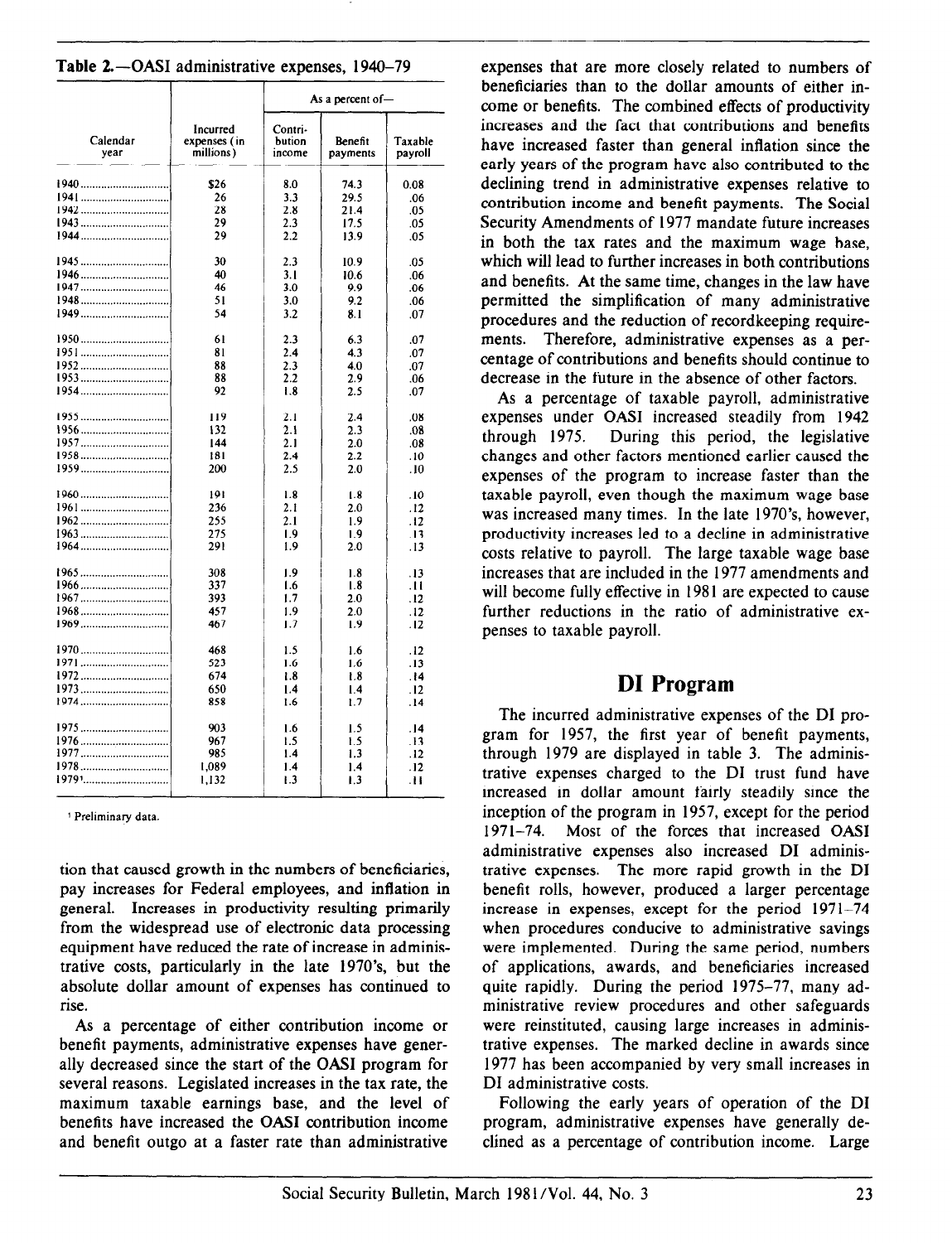Table 3.-DI administrative expenses, 1957-79

|                  |                                           |                             | As a percent of $-$ |                    |
|------------------|-------------------------------------------|-----------------------------|---------------------|--------------------|
| Calendar<br>year | Incurred<br>expenses<br>(in)<br>millions) | Contri-<br>bution<br>income | Benefit<br>payments | Taxable<br>payroll |
|                  | \$21                                      | 3.0                         | 36.5                | 0.012              |
| 1958             | 26                                        | 2.7                         | 10.6                | .015               |
|                  | 34                                        | 3.8                         | 7.4                 | .017               |
|                  | 48                                        | 4.8                         | 8.5                 | .024               |
|                  | 67                                        | 6.4                         | 7.5                 | .033               |
|                  | 67                                        | 6.4                         | 6.1                 | .032               |
|                  | 73                                        | 6.6                         | 6.0                 | .033               |
|                  | 84                                        | 7.3                         | 6.5                 | .037               |
|                  | 88                                        | 7.4                         | 5.6                 | .036               |
|                  | 92                                        | 4.6                         | 5.1                 | .030               |
|                  | 109                                       | 4.7                         | 5.6                 | .034               |
|                  | 135                                       | 4.1                         | 5.9                 | .037               |
|                  | 141                                       | 3.9                         | 5.6                 | .036               |
|                  | 162                                       | 3.6                         | 5.3                 | .040               |
|                  | 208                                       | 4.5                         | 5.5                 | .050               |
|                  | 206                                       | 4.0                         | 4.6                 | .044               |
|                  | 219                                       | 3.7                         | 3.8                 | .040               |
|                  | 206                                       | 3.0                         | 3.0                 | .033               |
|                  | 272                                       | 3.7                         | 3.2                 | .042               |
|                  | 296                                       | 3.6                         | 3.0                 | .041               |
|                  | 346                                       | 3.8                         | 3.0                 | .044               |
|                  | 359                                       | 2.7                         | 2.9                 | .040               |
|                  | 377                                       | 2.5                         | 2.7                 | .036               |

<sup>1</sup> Preliminary data.

increases in the tax rate and the wage base have caused contribution income to grow faster than expenses. In addition, as the program matured, the ratio of new awards to total beneficiaries declined. These two conditions are expected to continue under present law, so that the ratio of administrative expenses to contributions should continue to decline in the future.

Administrative expenses have also decreased as a percentage of benefit payments. Large benefit increases have contributed to this reduction; however, the decreases in this ratio during the 1971–74 period are too large and abrupt to have resulted from benefit increases alone. During this time, administrative expenses remained almost level while practically every other measure of the size of the DI program was increasing rapidly. Furthermore, a similar decline did not occur during this period in the ratio of administrative expenses to benefit payments for the OASI program to which the same benefit increases applied. The sharp decline in the ratio for the DI program was apparently due to budgetary decisions that kept administrative costs and personnel levels down but resulted in a concomitant "explosion" in the number of benefits awarded during the period.

The ratio of administrative expenses to benefits may not continue to decrease in the near future. A revised benefit formula that became effective in 1979 is expected to cause future benefits to grow more slowly compared with those under previous law. In addition, the 1980 Disability Amendments decrease the number of dropout years available in the calculation of benefits for young disabled workers, reduce the maximum family benefit, and mandate many administrative changes that will reduce the number of future beneficiaries as well as future DI benefit payments. These legislative changes should cause administrative expenses to increase both in absolute dollar amount and possibly as a percentage of benefit payments.

As a percentage of taxable payroll, the administrative expenses of the DI program have tended to increase slightly; the cost has remained in the range of 0.03 percent and 0.05 percent since 1961. The large taxable wage-base increase in 1979 caused the ratio to decline to 0.036 percent, and further reduction is expected if the annual number of awards remains low. As a percentage of both contribution income and benefit payments, the administrative expenses of the OASDI system have been at about the same level and have followed the same trends as the analogous ratios for the OASI program, which has represented no less than 71 percent of the total OASDI administrative expenses in any year.

The ratio of OASDI administrative expenses to taxable payroll is equal to the sum of the ratios for the OASI and DI programs separately because the same payroll is used to calculate all three ratios. As a percentage of taxable payroll, the OASDI administrative expenses increased from 0.09 percent in 1957 to a peak of 0.19 percent in 1972. Since then the ratio has declined to 0.15 percent in 1979, largely as a result of productivity increases and legislated increases in the taxable wage base.

#### **Administrative Expense Index**

To obtain a more definitive analysis of OASDI expenses, an administrative expense index is presented in table 4. The index, intended to reflect most of the changes in the dollar cost per unit of work performed in a year, is founded on two fundamental assumptions. The first is that virtually all expenses can be related to awarding benefits and maintaining benefits in current payment status. The second is that the costs of awarding a benefit relative to the cost of maintaining a benefit in current payment status has remained practically constant over the 1960–79 period in this analysis. Neither of these assumptions is believed to be entirely correct, but in combination they yield an index that should capture most of the effects of changes in workloads.

After investigating the cost of awarding a benefit, a ratio of three to one was chosen for the calculation of the OASI expense index, and a ratio of five to one was chosen for the DI index. Awarding a DI benefit is relatively more expensive because it usually requires a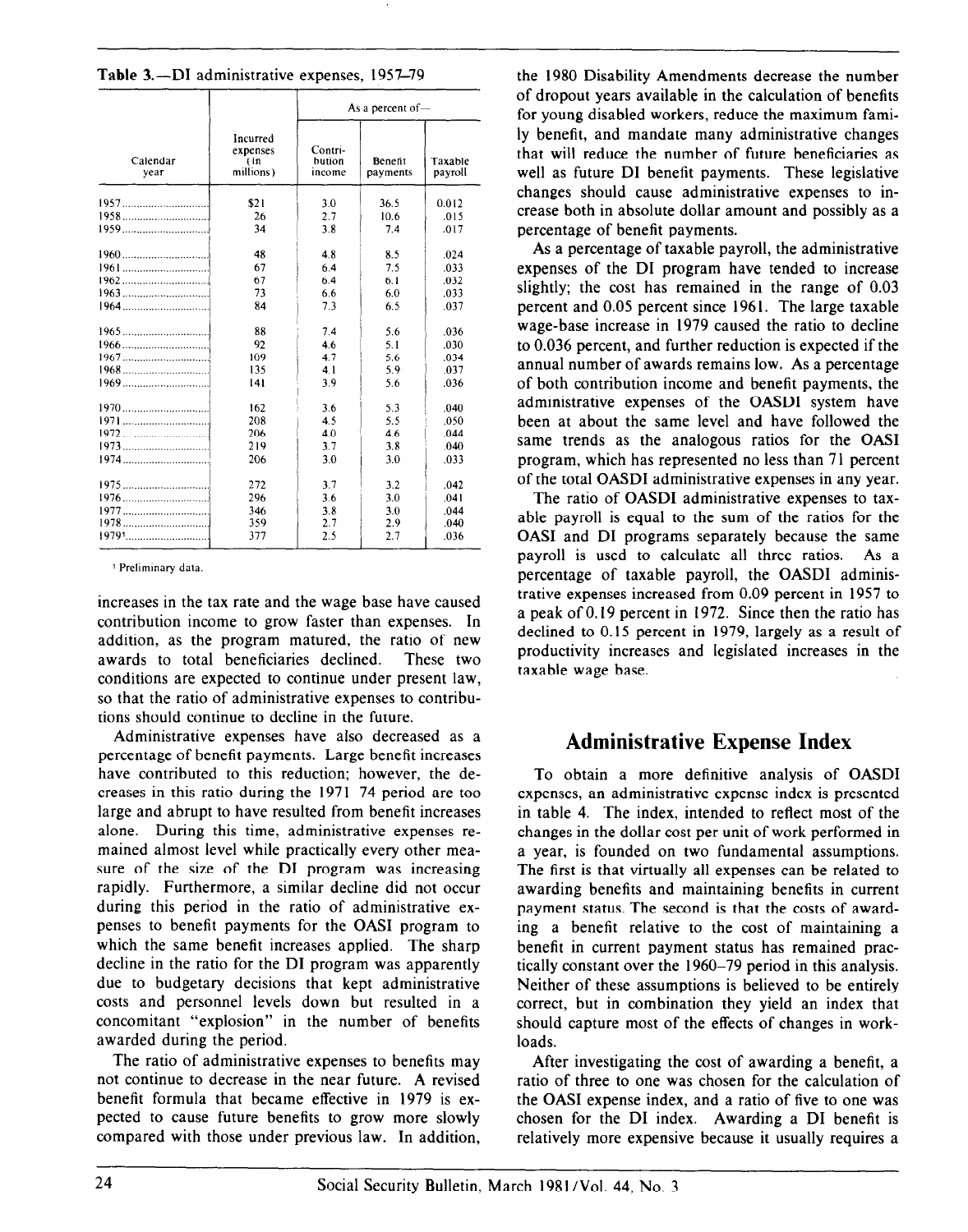Table 4.-OASDI administrative expenses, 1957-79

|                     |                                       |                        | As a percent of $-$ |                    |
|---------------------|---------------------------------------|------------------------|---------------------|--------------------|
| Calendar<br>year    | Incurred<br>expenses<br>(in millions) | Contribution<br>income | Benefit<br>payments | Taxable<br>payroll |
| $1957$              | \$165                                 | 2.2                    | 2.2                 | 0.09               |
| $1958$              | 207                                   | 2.4                    | 2.4                 | $\cdot$ 12         |
| $1959$              | 234                                   | 2.6                    | 2.3                 | .12                |
| $1960$              | 240                                   | 2.0                    | 2.1                 | $\overline{12}$    |
| $1961$              | 303                                   | 2.5                    | 2.4                 | .15                |
| $1962$              | 322                                   | 2.5                    | 2.2                 | .15                |
| $1963$              | 348                                   | 2.2                    | 2.3                 | .16                |
| $1964$              | 375                                   | 2.2                    | 2.3                 | .16                |
| $1965$              | 418                                   | 2.4                    | 2.3                 | .17                |
| $1966$              | 429                                   | 1.9                    | 2.1                 | .14                |
| $1967$              | 501                                   | 2.0                    | 2.3                 | .16                |
| $1968$              | 592                                   | 2.2                    | 2.4                 | .16                |
| $1969$              | 608                                   | 1.9                    | 2.3                 | .16                |
| $1970$              | 630                                   | 1.8                    | 2.0                 | .16                |
| $1971$              | 732                                   | 1.9                    | 2.0                 | .18                |
| $1972$              | 880                                   | 2.1                    | 2.1                 | .19                |
| $1973$              | 869                                   | 1.7                    | 1.7                 | .16                |
| $1974$              | 1.064                                 | 1.8                    | 1.8                 | .17                |
|                     |                                       |                        |                     |                    |
| $1975$              | 1.175                                 | 1.8                    | 1.8                 | .18                |
| $1976$              | 1,262                                 | 1.8                    | 1.7                 | .18                |
| $1977$              | 1,331                                 | 1.7                    | 1.6                 | .17                |
| $1978$              | 1.448                                 | 1.6                    | 1.6                 | .16                |
| $1979$ <sup>1</sup> | 1,509                                 | 1.5                    | 1.4                 | .15                |

<sup>1</sup> Preliminary data.

determination of disability, which is more expensive than a determination of age or survivorship. In addition, maintaining a DI beneficiary on the rolls is approximately 1.5 times as expensive as maintaining an OASI beneficiary, primarily because of the costs of periodic disability investigations and vocational rehabilitation programs. These ratios were combined with yearly expense data to construct the administrative expense index. For either program, the index is defined as the incurred expenses divided by the number of work units in a year. Work units are obtained by assuming that each OASI benefit in current payment status generates one unit, each DI benefit in current payment status generates 1.5 units, each OASI benefit awarded generates three units, and each DI benefit awarded generates 7.5 units.

Table 5 presents the OASI administrative expense index for the years 1960 through 1979 as well as the annual compound rates of growth in this index from each year to any subsequent year in the period. For example, the 6.2 percent shown in the 1963 column and 1978 line indicates that during the 15-year period, the OASI administrative expense index increased at an average compounded annual rate of 6.2 percent. Tables 6 and 7 present analogous data for the DI program and for the combined OASDI system, respectively.

The OASI, DI, and OASDI expense indices are intended to assist in evaluating the trends and growth rates of the administrative unit costs for the programs. They are not intended to correctly represent the absolute dollar costs of any particular set of procedures. Furthermore, the indices contain no adjustment for changes in quality. For example, the unit costs of awarding DI benefits were reduced significantly during the early 1970's but this resulted in decreased quality of the determinations and, consequently, increased numbers of awards and increased program costs.

Evaluation of the growth rates of these expense indices requires a comparison with the growth rates of other relevant indices. One immediate choice is the

Table 5.—OASI administrative expense index and compounded annual growth rates, 1960–79

|                                                                                                      |                                                                                                 | Rate of growth (percent) from calendar year-                              |                                                                           |                                                                                  |                                                                           |                                                                           |                                                                           |                                                                              |                                                                           |                                                                                     |                                                                                |                                                                             |                                                                          |                                                                       |                                                                   |                                                             |                                                           |                                                           |                                                     |                                                     |
|------------------------------------------------------------------------------------------------------|-------------------------------------------------------------------------------------------------|---------------------------------------------------------------------------|---------------------------------------------------------------------------|----------------------------------------------------------------------------------|---------------------------------------------------------------------------|---------------------------------------------------------------------------|---------------------------------------------------------------------------|------------------------------------------------------------------------------|---------------------------------------------------------------------------|-------------------------------------------------------------------------------------|--------------------------------------------------------------------------------|-----------------------------------------------------------------------------|--------------------------------------------------------------------------|-----------------------------------------------------------------------|-------------------------------------------------------------------|-------------------------------------------------------------|-----------------------------------------------------------|-----------------------------------------------------------|-----------------------------------------------------|-----------------------------------------------------|
| To<br>calendar<br>year                                                                               | <b>OASI</b><br>index                                                                            | 1960                                                                      | 1961                                                                      | 1962                                                                             | 1963                                                                      | 1964                                                                      | 1965                                                                      | 1966                                                                         | 1967                                                                      | 1968                                                                                | 1969                                                                           | 1970                                                                        | 1971                                                                     | 1972                                                                  | 1973                                                              | 1974                                                        | 1975                                                      | 1976                                                      | 1977                                                | 1978                                                |
| $1960$<br>$1961$<br>$1962$<br>$1963$<br>$1964$<br>$1965$<br>$1966$<br>$1967$<br>$1968$               | \$9.74<br>11.47<br>10.78<br>11.46<br>11.96<br>11.69<br>10.46<br>13.12<br>14.93                  | <br>17.8<br>5.2<br>5.6<br>5.3<br>3.7<br>1.2<br>4,4<br>5.5                 | <br><br>$-6.0$<br>$-.0$<br>1.4<br>.5<br>$-1.8$<br>2.3<br>3.8              | <br><br><br>6.3<br>5.3<br>2.7<br>$-.8$<br>4.0                                    | <br><br><br><br>4.4<br>1.0<br>$-3.0$<br>3,4<br>5.4                        | <br><br><br><br><br>$-2.3$<br>$-6.5$<br>3.1<br>5.7                        | <br><br><br>.<br><br><br>-10.5<br>5.9<br>8.5                              | <br><br><br><br><br><br><br>25.4<br>19.5                                     | <br><br><br><br><br><br><br>.<br>13.8                                     | <br><br><br><br><br><br>.<br>                                                       | <br><br><br><br><br><br><br>                                                   | <br><br><br>.<br><br><br>.<br>                                              | <br><br><br><br><br><br><br>                                             | <br><br><br><br><br><br><br>                                          | <br><br><br><br><br><br><br>                                      | 1.1.1.1.1.1<br><br><br><br><br><br><br>                     | <br><br><br><br><br><br><br>                              | <br><br><br><br><br><br><br>                              | <br><br><br><br><br><br><br>                        | <br><br><br><br><br>.<br><br>                       |
| 1969<br>$1970$<br>$1971$<br>1972<br>$1973$<br>$1974$<br>$1975$<br>$1976$<br>1977<br>$1978$<br>$1979$ | 14.89<br>14.56<br>15.77<br>19.58<br>18.40<br>24.11<br>24.50<br>25.79<br>25.31<br>28.24<br>28.42 | 4.8<br>4.1<br>4.5<br>6.0<br>5.0<br>6,7<br>6.3<br>6.3<br>5.8<br>6.1<br>5.8 | 3.3<br>2.7<br>3.2<br>5.0<br>4.0<br>5.9<br>5.6<br>5.6<br>5.1<br>5.4<br>5.2 | 5.6<br>4.7<br>3.8<br>4.3<br>6.2<br>5.0<br>6.9<br>6.5<br>6.4<br>5.9<br>6.2<br>5.9 | 4.5<br>3.5<br>4.1<br>6.1<br>4.8<br>7.0<br>6.5<br>6.4<br>5.8<br>6.2<br>5.8 | 4.5<br>3.3<br>4.0<br>6,4<br>4.9<br>7.3<br>6.7<br>6.6<br>5.9<br>6.3<br>5.9 | 6.2<br>4.5<br>5.1<br>7.7<br>5.8<br>8.4<br>7.7<br>7.5<br>6.6<br>7.0<br>6.6 | 12.5<br>8.6<br>8.6<br>11.0<br>8.4<br>11.0<br>9.9<br>9.4<br>8.4<br>8.6<br>8.0 | 6.5<br>3.5<br>4.7<br>8.3<br>5.8<br>9.1<br>8.1<br>7.8<br>6.8<br>7.2<br>6.7 | <br>$-0.3$<br>$-1.3$<br>1.8<br>7.0<br>4.3<br>8.3<br>7.3<br>7.1<br>6.0<br>6.6<br>6.0 | <br><br>$-2.2$<br>2.9<br>9.6<br>5.4<br>10.1<br>8.7<br>8.2<br>6.9<br>7.4<br>6.7 | <br><br><br>8.3<br>16.0<br>8.1<br>13.4<br>11.0<br>10.0<br>8.2<br>8.6<br>7.7 | <br><br><br><br>24.2<br>8.0<br>15.2<br>11.6<br>10.3<br>8.2<br>8.7<br>7.6 | <br><br><br><br><br>$-6.0$<br>11.0<br>7.8<br>7.1<br>5.3<br>6.3<br>5.5 | <br><br><br><br><br><br>31.0<br>15.4<br>11.9<br>8.3<br>9.0<br>7.5 | <br><br><br><br><br><br><br>1.6<br>3.4<br>1.6<br>4.0<br>3.3 | <br><br><br><br><br><br><br>.<br>5.3<br>1.6<br>4.9<br>3.8 | <br><br><br><br><br><br><br>.<br><br>$-1.9$<br>4.6<br>3.3 | <br><br><br><br><br><br><br><br><br><br>11.6<br>6.0 | <br><br><br><br><br>.<br>.<br>.<br><br><br>.<br>0.6 |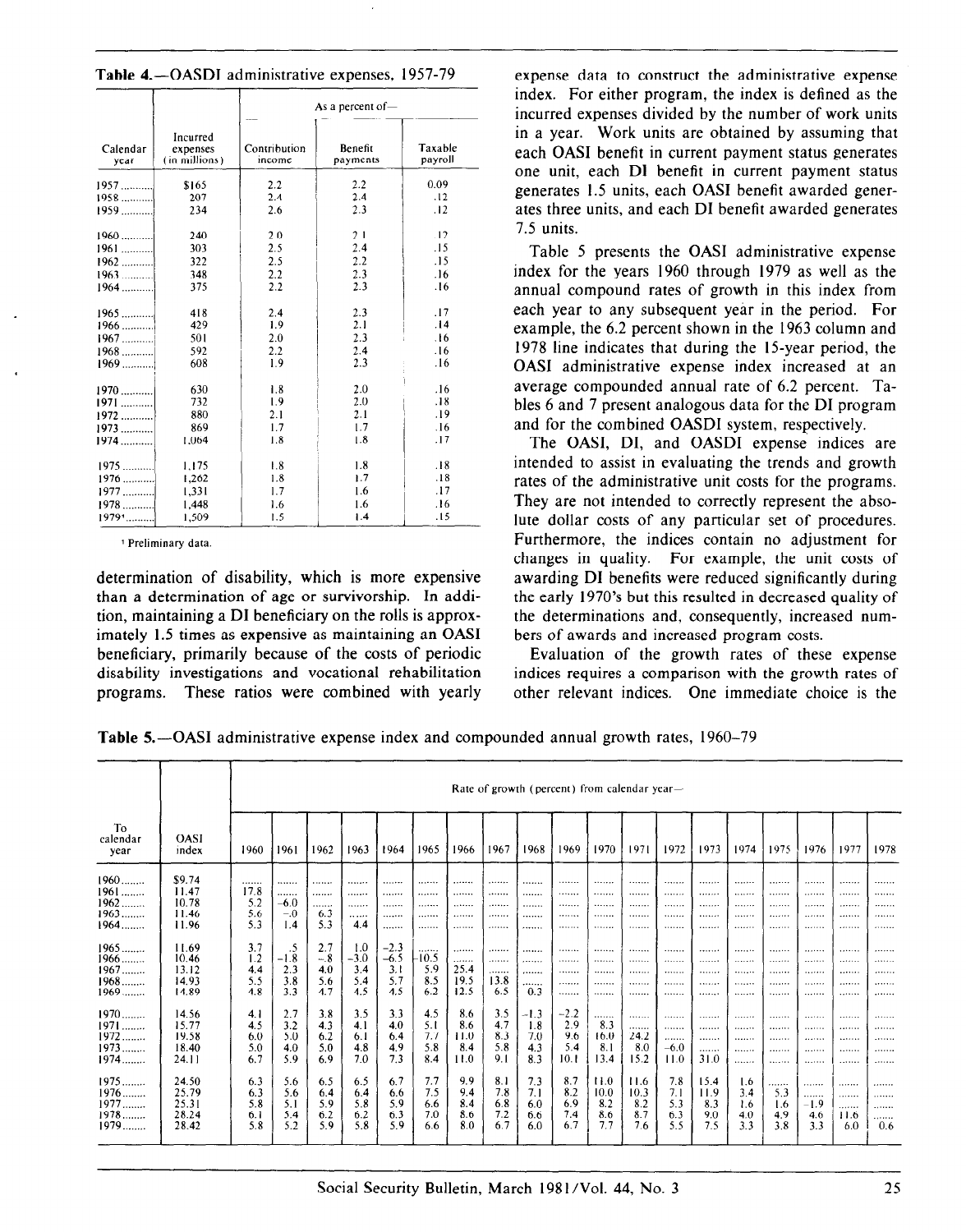|                        |             | Rate of growth (percent) from calendar year- |         |        |         |                   |        |      |      |             |       |       |        |        |                 |      |             |               |      |                            |
|------------------------|-------------|----------------------------------------------|---------|--------|---------|-------------------|--------|------|------|-------------|-------|-------|--------|--------|-----------------|------|-------------|---------------|------|----------------------------|
| To<br>calendar<br>year | DI<br>index | 1960                                         | 1961    | 1962   | 1963    | 1964              | 1965   | 1966 | 1967 | 1968        | 1969  | 1970  | 1971   | 1972   | 1973            | 1974 | 1975        | 1976          | 1977 | 1978                       |
| $1960$                 | \$13.30     |                                              |         |        |         |                   |        |      |      | 1.1.1.1.1.1 |       |       |        | .      |                 |      |             |               |      |                            |
| $1961$                 | 12.44       | $-6.5$                                       |         |        |         |                   |        |      |      |             |       |       |        |        |                 |      |             |               |      |                            |
| $1962$                 | 13.05       | $-1.9$                                       | 49      |        |         |                   |        |      |      |             |       |       |        |        |                 |      |             |               |      |                            |
| $1963$                 | 14.20       | 2.2                                          | 6.8     | 8.8    |         |                   |        |      |      | <b>A </b>   |       |       |        |        |                 |      |             |               |      |                            |
| $1964$                 | 13.63       | .6                                           | 3.1     | 2.2    | $-4.0$  |                   |        |      |      |             |       |       |        |        |                 |      |             |               |      |                            |
| $1965$                 | 12.15       | $-1.8$                                       | $-.6$   | $-2.4$ | $-7.5$  | $-10.9$           |        |      |      |             |       |       |        |        |                 |      |             |               |      |                            |
| $1966$                 | 11.77       | $-2.0$                                       | $-1.1$  | $-2.6$ | $-6.1$  | $-7.1$            | $-3.1$ |      |      |             |       |       |        |        |                 |      |             |               |      |                            |
| $1967$                 | 12.94       | $-.4$                                        | $\cdot$ | $-.2$  | $-2.3$  | $-1.7$            | 3.2    | 99   |      |             |       |       |        |        |                 |      |             |               |      |                            |
| 1968                   | 14.99       | 1.5                                          | 2.7     | 2.3    | 1.1     | 2.4               | 7.3    | 12.9 | 15.8 |             |       |       |        |        |                 |      |             |               |      |                            |
| $1969$                 | 15.09       | 1.4                                          | 2.4     | 2.1    | 1.0     | 2.1               | 5.6    | 8.6  | 8.0  | 0.7         |       |       |        |        |                 |      |             |               |      |                            |
| $1970$                 | 15.25       | 1.4                                          | 2.3     | 2.0    | 1.0     | 1.9               | 4.6    | 6.7  | 5.6  | .9          | 1.1   |       |        |        |                 |      |             |               |      |                            |
| $1971$                 | 17.88       | 2.7                                          | 3.7     | 3.6    | 2.9     | 3.9               | 6.7    | 8.7  | 8.4  | 6.0         | 8.8   | 17.3  |        |        | 1.1.1.1.1.1     |      |             |               |      |                            |
| 1972                   | 17.02       | 2.1                                          | 2.9     | 2.7    | 2.0     | 2.8               | 4.9    | 6.3  | 5.6  | 3.2         | 41    | 5.6   | $-4.8$ |        |                 |      |             |               |      |                            |
| 1973                   | 17.01       | 1.9                                          | 2.6     | 2.4    | 1.8     | 2.5               | 4.3    | 5.4  | 4.7  | 2.6         | 3.0   | 3.7   | $-2.5$ | $-0.1$ | <b>ALCOHOL:</b> | .    | 1.1.1.1.1.1 | <b>******</b> |      | <b><i><u>PARKS</u></i></b> |
| 1974                   | 14.78       | .8                                           | 1.3     | 1.0    | $\cdot$ | $\boldsymbol{.8}$ | 2.2    | 2.9  | 1.9  | $-2$        | $-.4$ | $-.8$ | $-6.2$ | $-6.8$ | -13.1           |      |             |               |      |                            |
| 1975                   | 17.42       | 1.8                                          | 2.4     | 2.2    | 1.7     | 2.3               | 3.7    | 4.5  | 3.8  | 2.2         | 2.4   | 2.7   | $-.7$  | .8     | 1.2             | 17.9 |             |               |      | 1.1.1.1.1.1                |
| $1976$                 | 18.72       | 2.2                                          | 2.8     | 2.6    | 2.2     | 2.7               | 4.0    | 4.8  | 4.2  | 2.8         | 3.1   | 3.5   | .9     | 2.4    | 3.2             | 12.5 | 7.5         |               |      | *******                    |
| $1977$                 | 21.09       | 2.8                                          | 3.4     | 3.2    | 2.9     | 3.4               | 4.7    | 5.4  | 5.0  | 3.9         | 43    | 4.7   | 2.8    | 4.4    | 5.5             | 12.6 | 10.0        | 12.7          |      |                            |
| 1978                   | 23.72       | 3.3                                          | 3.9     | 3.8    | 3.5     | 4.0               | 5.3    | 6.0  | 5.7  | 4.7         | 5.2   | 5.7   | 4.1    | 5.7    | 6.9             | 12.6 | 10.8        | 12.6          | 12.5 |                            |
| $1979$                 | 26.65       | 3.7                                          | 4.3     | 4.3    | 4.0     | 4.6               | 5.8    | 6.5  | 6.2  | 5.4         | 5.8   | 6.4   | 5.1    | 6.6    | 7.8             | 12.5 | 11.2        | 12.5          | 12.4 | 12.3                       |

Table 6.-DI administrative expense index and compounded annual growth rates, 1960-79

Consumer Price Index (CPI), for which the values and growth rates are displayed in table 8. Over the 19-year period 1960-79, the OASI administrative expenses per work unit grew at an annual rate of 5.8 percent, or about one percentage point above that of the CPI; the comparable DI growth rate was 3.7 percent, or about one percentage point below that of the CPI; for the combined OASDI system, the rate was 5.4 percent or about half a percentage point above the CPI growth rate. The relevance of a comparison with the CPI is questionable, however, since the costs associated with

 $\top$ 

operating a social insurance program are not closely linked with consumer prices, although the fact that unit costs for each of the programs increased at a rate within one percentage point of the CPI growth rate may be of interest.

Another time series with which the administrative expense indices may be compared is the national average annual wage and salary earnings presented in table 9. From 1960 to 1979, the OASI index increased at about the same 5.8-percent annual rate as average wages. The DI index increased at an annual rate two

Table 7.-OASDI administrative expense index and compounded annual growth rates, 1960-79

| To               |                       |         |           |      |        |        |        | Rate of growth (percent) from calendar year- |      |          |        |      |      |        |      |         |      |           |      |      |
|------------------|-----------------------|---------|-----------|------|--------|--------|--------|----------------------------------------------|------|----------|--------|------|------|--------|------|---------|------|-----------|------|------|
| calendar<br>year | <b>OASDI</b><br>index | 1960    | 1961      | 1962 | 1963   | 1964   | 1965   | 1966                                         | 1967 | 1968     | 1969   | 1970 | 1971 | 1972   | 1973 | 1974    | 1975 | 1976      | 1977 | 1978 |
| $1960$           | \$10.29               |         |           |      |        |        |        |                                              |      |          |        |      |      |        |      |         |      |           |      |      |
| 1961             | 11.66                 | 13.3    |           |      |        |        |        |                                              |      |          |        |      |      |        |      |         |      |           |      |      |
| 1962.<br>.       | 11.18                 | 4.2     | $-4.1$    |      |        |        |        |                                              |      |          |        |      |      |        |      |         |      |           |      |      |
| $1963$           | 11.94                 | 5.1     | 1.2       | 6.8  | .      |        |        |                                              |      |          |        |      |      |        |      |         |      |           |      |      |
| $1964$           | 12.30                 | 4.6     | 1.8       | 4.9  | 3.0    |        |        |                                              |      |          |        |      |      |        |      |         |      |           |      |      |
| $1965$           | 11.79                 | 2.8     | $\cdot$ 3 | 1.8  | $-6$   | $-4.2$ |        |                                              |      |          |        |      |      |        |      |         |      |           |      |      |
| $1966$           | 10.71                 | $\cdot$ | $-1.7$    | -1.1 | $-3.7$ | $-6.7$ | $-9.2$ |                                              |      |          |        |      |      |        |      |         |      |           |      |      |
| 1967             | 13.08                 | 3.5     | 1.9       | 3.2  | 2.3    | 2.1    | 5.3    | 22.1                                         |      |          |        |      |      |        |      |         |      | 1.1.1.1.1 |      |      |
| 1968             | 14.94                 | 4.8     | 3.6       | 4.9  | 4.6    | 5.0    | 8.2    | 18.1                                         | 14.2 |          |        |      |      |        |      | <b></b> |      |           |      |      |
| 1969             | 14.94                 | 4.2     | 3.2       | 4.2  | 3.8    | 4.0    | 6.1    | 11.7                                         | 6.9  | $\theta$ |        |      |      |        |      |         |      |           |      |      |
| $1970$           | 14.73                 | 3.7     | 2.6       | 3.5  | 3.1    | 3.1    | 4.6    | 8.3                                          | 4.0  | $-.7$    | $-1.4$ |      |      |        |      |         |      |           |      |      |
| 1971             | 16.32                 | 4.3     | 3.4       | 4.3  | 4.0    | 4.1    | 5.6    | 8.8                                          | 5.7  | 3.0      | 4.5    | 10.8 |      |        |      |         |      |           |      |      |
| $1972$           | 18.92                 | 5.2     | 4.5       | 5.4  | 5.3    | 5.5    | 7.0    | 9.9                                          | 7.7  | 6.1      | 8.2    | 13.3 | 15.9 |        |      |         |      |           |      |      |
| $1973$           | 18.03                 | 4.4     | 3.7       | 4.4  | 4.2    | 4.3    | 5.5    | 7.7                                          | 5.5  | 3.8      | 4.8    | 7.0  | 5.1  | $-4.7$ | .    |         |      |           |      |      |
| 1974             | 21.48                 | 5.4     | 4.8       | 5.6  | 5.5    | 5.7    | 6.9    | 9.1                                          | 7.3  | 6.2      | 7.5    | 9.9  | 9.6  | 6.5    | 19.1 |         |      |           |      |      |
| 1975             | 22.39                 | 5.3     | 4.8       | 5.5  | 5.4    | 5.6    | 6.6    | 8.5                                          | 6.9  | 5.9      | 7.0    | 8.7  | 8.2  | 5.8    | 11.4 | 4.2     |      |           |      |      |
| $1976$           | 23.70                 | 5.4     | 4.8       | 5.5  | 5.4    | 5.6    | 6.6    | 8.3                                          | 6.8  | 5.9      | 6.8    | 8.3  | 7.8  | 5.8    | 9.5  | 5.0     | 5.9  |           |      |      |
| $1977$           | 24.06                 | 5.1     | 4.6       | 5.2  | 5.1    | 5.3    | 6.1    | 7.6                                          | 6.3  | 5.4      | 6.1    | 7.3  | 6.7  | 4.9    | 7.5  | 3.9     | 3.7  | 1.5       |      |      |
| 1978             | 26.96                 | 5.5     | 5.0       | 5.7  | 5.6    | 5.8    | 6.6    | 8.0                                          | 6.8  | 6.1      | 6.8    | 7.8  | 7.4  | 6.1    | 8.4  | 5.9     | 6.4  | 67        | 12.1 |      |
| 1979             | 27.97                 | 5.4     | 5.0       | 5.5  | 5.5    | 5.6    | 6.4    | 7.7                                          | 6.5  | 5.9      | 6.5    | 7.4  | 7.0  | 5.7    | 7.6  | 5.4     | 5.7  | 5.7       | 7.8  | 36   |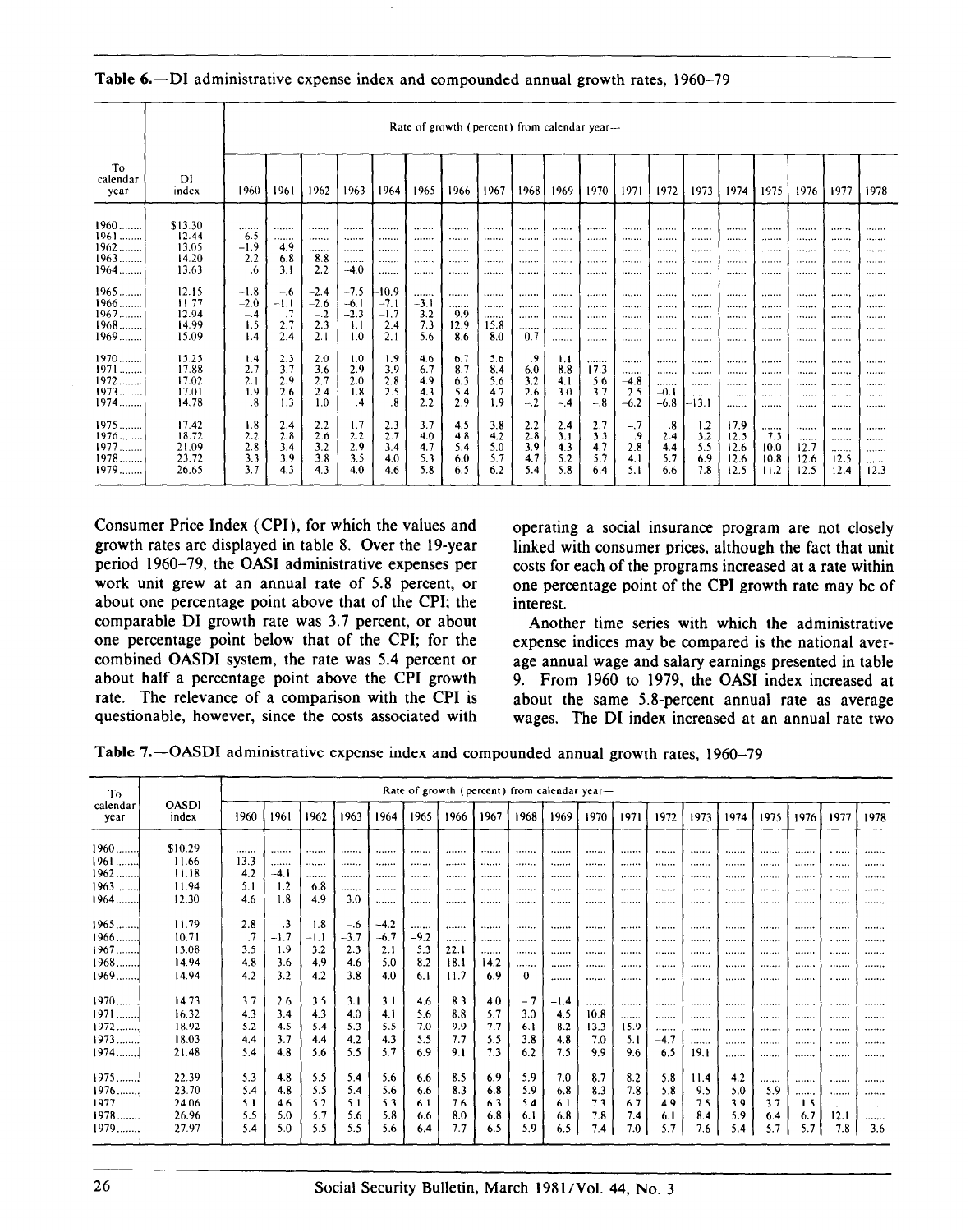|                        |                              |      | Rate of growth (percent) from calendar year- |      |      |      |      |      |      |      |            |      |      |      |      |      |      |      |      |              |
|------------------------|------------------------------|------|----------------------------------------------|------|------|------|------|------|------|------|------------|------|------|------|------|------|------|------|------|--------------|
| To<br>calendar<br>vear | <b>CPI</b><br>$(1967 = 100)$ | 1960 | 1961                                         | 1962 | 1963 | 1964 | 1965 | 1966 | 1967 | 1968 | 1969       | 1970 | 1971 | 1972 | 1973 | 1974 | 1975 | 1976 | 1977 | 1978         |
| $1960$                 | 88.65                        |      |                                              |      |      |      |      |      |      |      |            |      | .    | .    |      | .    |      |      |      |              |
| $1961$                 | 89.60                        | 1.1  |                                              |      |      |      |      |      |      |      |            |      |      |      |      |      |      |      |      | .            |
| $1962$                 | 90.63                        | 1.1  | 1.2                                          | .    |      |      |      |      |      |      | .          |      |      |      |      |      | .    |      |      |              |
| $1963$                 | 91.75                        | 1.2  | 1.2                                          | 1.2  |      |      |      |      |      |      |            |      |      |      |      |      |      |      |      |              |
| $1964$                 | 92.95                        | 1.2  | 1.2                                          | 1.3  | 1.3  |      |      |      |      |      | .          |      |      |      |      |      |      |      |      |              |
|                        |                              |      |                                              |      |      |      |      |      |      |      |            |      |      |      |      |      |      |      |      |              |
| $1965$                 | 94.50                        | 1.3  | 1.3                                          | 1.4  | 1.5  | 1.7  |      |      |      |      |            |      |      |      |      |      |      |      |      |              |
| $1966$                 | 97.25                        | 1.6  | 1.6                                          | 1.8  | 2.0  | 2.3  | 2.9  |      |      |      |            |      |      |      |      |      |      |      |      |              |
| $1967$                 | 100.00                       | 1.7  | 1.8                                          | 2.0  | 2.2  | 2.5  | 2.9  | 2.8  |      |      | .          |      |      |      |      |      |      |      |      | .            |
| $1968$                 | 104.20                       | 2.0  | 2.2                                          | 2.4  | 2.6  | 2.9  | 3.3  | 3.5  | 4.2  | .    | . <b>.</b> | .    | .    | .    |      | .    | .    |      |      | .            |
| $1969$                 | 109.80                       | 2.4  | 2.6                                          | 2.8  | 3.0  | 3.4  | 3.8  | 4.1  | 4.8  | 5.4  | .          |      |      |      |      |      |      |      | .    | .            |
|                        |                              |      |                                              |      |      |      |      |      |      |      |            |      |      |      |      |      |      |      |      |              |
| $1970$                 | 116.30                       | 2.8  | 2.9                                          | 3.2  | 3.4  | 3.8  | 4.2  | 4.6  | 5.2  | 5.6  | 5.9        |      |      |      |      |      |      |      |      | .            |
| 1971                   | 121.30                       | 2.9  | 3.1                                          | 3.3  | 3.6  | 3.9  | 4.2  | 4.5  | 5.0  | 5.2  | 5.1        | 4.3  |      |      |      |      |      | .    |      | .            |
| $1972$                 | 125.30                       | 2.9  | 3.1                                          | 3.3  | 3.5  | 3.8  | 4.1  | 4.3  | 4.6  | 4.7  | 4.5        | 3.8  | 3.3  |      |      |      |      |      |      |              |
| $1973$                 | 133.10                       | 3.2  | 3.4                                          | 36   | 3.8  | 4.1  | 4.4  | 4.6  | 4.9  | 5.0  | 4.9        | 4.6  | 4.8  | 6.2  |      |      |      |      |      | . <b>.</b> . |
| 1974                   | 147.70                       | 3.7  | 3.9                                          | 4.2  | 4.4  | 4.7  | 5.1  | 5.4  | 5.7  | 6.0  | 6.1        | 6.2  | 6.8  | 8.6  | 11.0 |      |      |      |      | .            |
|                        |                              |      |                                              |      |      |      |      |      |      |      |            |      |      |      |      |      |      |      |      |              |
| $1975$                 | 161.20                       | 4.1  | 4.3                                          | 4.5  | 4.8  | 5.1  | 5.5  | 5.8  | 6.2  | 6,4  | 6.6        | 6.8  | 7.4  | 8.8  | 10.0 | 9.1  | .    |      |      |              |
| $1976$                 | 170.50                       | 4.2  | 4.4                                          | 4.6  | 4.9  | 5.2  | 5.5  | 5.8  | 6.1  | 6.4  | 6.5        | 6.6  | 7.0  | 8.0  | 8.6  | 7.4  | 5.8  | .    |      | .            |
| 1977                   | 181.50                       | 4.3  | 4.5                                          | 4.7  | 5.0  | 5.3  | 5.6  | 5.8  | 6.1  | 6.4  | 6.5        | 6.6  | 7.0  | 7.7  | 8.1  | 7.1  | 6.1  | 6.4  |      | .            |
| 1978                   | 195.30                       | 4.5  | 4.7                                          | 4.9  | 5.2  | 5.4  | 5.7  | 6.0  | 6.3  | 6.5  | 6.6        | 6,7  | 7.0  | 7.7  | 8.0  | 7.2  | 6.6  | 7.0  | 7.6  |              |
| 1979                   | 217.70                       | 4.8  | 5.1                                          | 5.3  | 5.6  | 5.8  | 6.1  | 6.4  | 6.7  | 6.9  | 7.1        | 7.2  | 7.6  | 8.2  | 8.6  | 8.1  | 7.8  | 8.5  | 9.5  | 11.5         |

#### Table &-Consumer price index and compounded annual growth rates, 1960-79

percentage points below that for average wages over the same period, and the OASDI index increased at a rate half a percentage point below the average wage growth. This comparison is somewhat more valuable than the previous one since a large portion of the administrative expenses for the OASDI system involves the salaries of employees, although changes in the proportion of salaries to total expenses could distort the comparison if other expenses grow at a significantly different rate than salaries.

cost of services generally and the cost of administering the OASDI system, which is essentially a service in itself, may be a better choice. For the purpose of such a comparison, the values and growth rates for the services component of the Consumer Price Index, excluding rent, are shown in table 10. During the period 1960-79, this portion of the CPI increased at an annual rate slightly higher than the growth rate of the OASDI administrative expense index, more than two percentage points per year above the growth rate of the DI index. Therefore, the services provided to the public by

From a public perspective, a comparison between the

| Table 9.—Average wage and salary earnings and compounded annual growth rates, 1960–79 |  |  |  |  |  |  |
|---------------------------------------------------------------------------------------|--|--|--|--|--|--|
|---------------------------------------------------------------------------------------|--|--|--|--|--|--|

| To               |                 |      |      |      |      |      |      |      |      |      |      |      | Rate of growth (percent) from calendar year $-$ |           |      |      |      |          |         |           |
|------------------|-----------------|------|------|------|------|------|------|------|------|------|------|------|-------------------------------------------------|-----------|------|------|------|----------|---------|-----------|
| calendar<br>vear | Average<br>wage | 1960 | 1961 | 1962 | 1963 | 1964 | 1965 | 1966 | 1967 | 1968 | 1969 | 1970 | 1971                                            | 1972      | 1973 | 1974 | 1975 | 1976     | 1977    | 1978      |
| 1960             | \$3,523         |      |      |      |      |      |      |      |      |      |      |      |                                                 |           |      |      |      |          |         |           |
| $1961$           | 3,573           | 1.4  | .    | .    |      |      |      |      |      |      |      |      | <b></b>                                         |           | .    |      |      |          |         |           |
| $1962$           | 3,741           | 3.0  | 4.7  | .    |      |      |      |      |      |      |      |      |                                                 |           |      |      |      |          |         |           |
| 1963             | 3,849           | 3.0  | 3.8  | 2.9  |      |      |      |      |      |      |      |      |                                                 |           | .    |      |      |          |         | 1.1.1.1.1 |
| 1964             | 4,027           | 3.4  | 4.1  | 3.8  | 4.6  |      |      |      |      |      |      |      |                                                 |           |      |      |      |          |         |           |
| $1965$           | 4,128           | 3.2  | 3.7  | 3.3  | 3.6  | 2.5  | .    |      |      |      |      |      |                                                 |           |      |      |      |          |         |           |
| $1966$           | 4,363           | 3.6  | 4.1  | 3.9  | 4.3  | 4.1  | 5.7  |      |      |      |      |      |                                                 |           |      |      |      |          | ******* |           |
| $1967$           | 4,603           | 3.9  | 4.3  | 4.2  | 4.6  | 4.6  | 56   | 5.5  |      |      |      |      |                                                 | 1.1.1.1.1 |      |      |      |          |         |           |
| $1968$           | 4,896           | 42   | 4.6  | 4.6  | 4.9  | 5.0  | 5.8  | 5.9  | 6.4  |      |      |      |                                                 |           |      |      |      |          |         |           |
| $1969$           | 5.226           | 4.5  | 4.9  | 4.9  | 52   | 5.4  | 6.1  | 6.2  | 6.6  | 67   |      |      |                                                 |           |      |      |      |          |         |           |
| 1970             | 5,484           | 4.5  | 4.9  | 4.9  | 5.2  | 5.3  | 5.8  | 5.9  | 6.0  | 5.8  | 4.9  |      |                                                 |           |      |      |      |          |         |           |
| $1971$           | 5,754           | 4.6  | 4.9  | 4.9  | 5.2  | 5.2  | 5.7  | 5.7  | 5.7  | 5.5  | 4.9  | 4.9  |                                                 |           |      |      |      |          |         |           |
| $1972$           | 6,175           | 4.8  | 5.1  | 5.1  | 5.4  | 5.5  | 5.9  | 6.0  | 6.0  | 6.0  | 5.7  | 6.1  | 7.3                                             | .         |      |      |      |          |         |           |
| $1973$           | 6,600           | 5.0  | 5.2  | 5.3  | 5.5  | 5.6  | 60   | 6.1  | 6.2  | 6.2  | 6.0  | 6.4  | 7.1                                             | 6.9       | .    |      |      |          |         |           |
| 1974             | 7,097           | 5.1  | 5.4  | 5.5  | 5.7  | 5.8  | 6.2  | 6.3  | 6.4  | 6.4  | 6.3  | 6.7  | 7.2                                             | 7.2       | 7.5  |      |      |          |         |           |
| $1975$           | 7,568           | 5.2  | 5.5  | 5.6  | 5.8  | 5.9  | 6.2  | 6.3  | 6.4  | 6.4  | 6.4  | 6.6  | 7.1                                             | 7.0       | 7.1  | 6.6  |      |          |         |           |
| $1976$           | 8,200           | 5.4  | 5.7  | 5.8  | 6.0  | 6.1  | 6,4  | 6.5  | 6.6  | 6.7  | 6.6  | 6.9  | 7.3                                             | 7.4       | 7.5  | 7.5  | 8.9  |          |         |           |
| $1977$           | 8,780           | 5.5  | 5.8  | 5.8  | 6.1  | 6.2  | 6.5  | 6.6  | 6.7  | 6.7  | 6.7  | 7.0  | 7.3                                             | 7.3       | 7.4  | 7.4  | 7.7  | .<br>7.1 | .       |           |
| $1978$           | 9,492           | 5.7  | 5.9  | 6.0  | 6.2  | 6.3  | 6.6  | 6.7  | 6.8  | 6.8  | 6.9  | 7.1  | 7.4                                             | 7.4       | 7.5  | 7.5  | 7.8  | 7.6      | <br>8.1 |           |
| $1979$           | 10,293          | 5.8  | 6.0  | 6. I | 6.3  | 6.5  | 6.7  | 6,8  | 6.9  | 7.0  | 7.0  | 7.2  | 7.5                                             | 7.6       | 7.7  | 7.7  | 8.0  | 7.9      | 8.3     | <br>8.4   |
|                  |                 |      |      |      |      |      |      |      |      |      |      |      |                                                 |           |      |      |      |          |         |           |